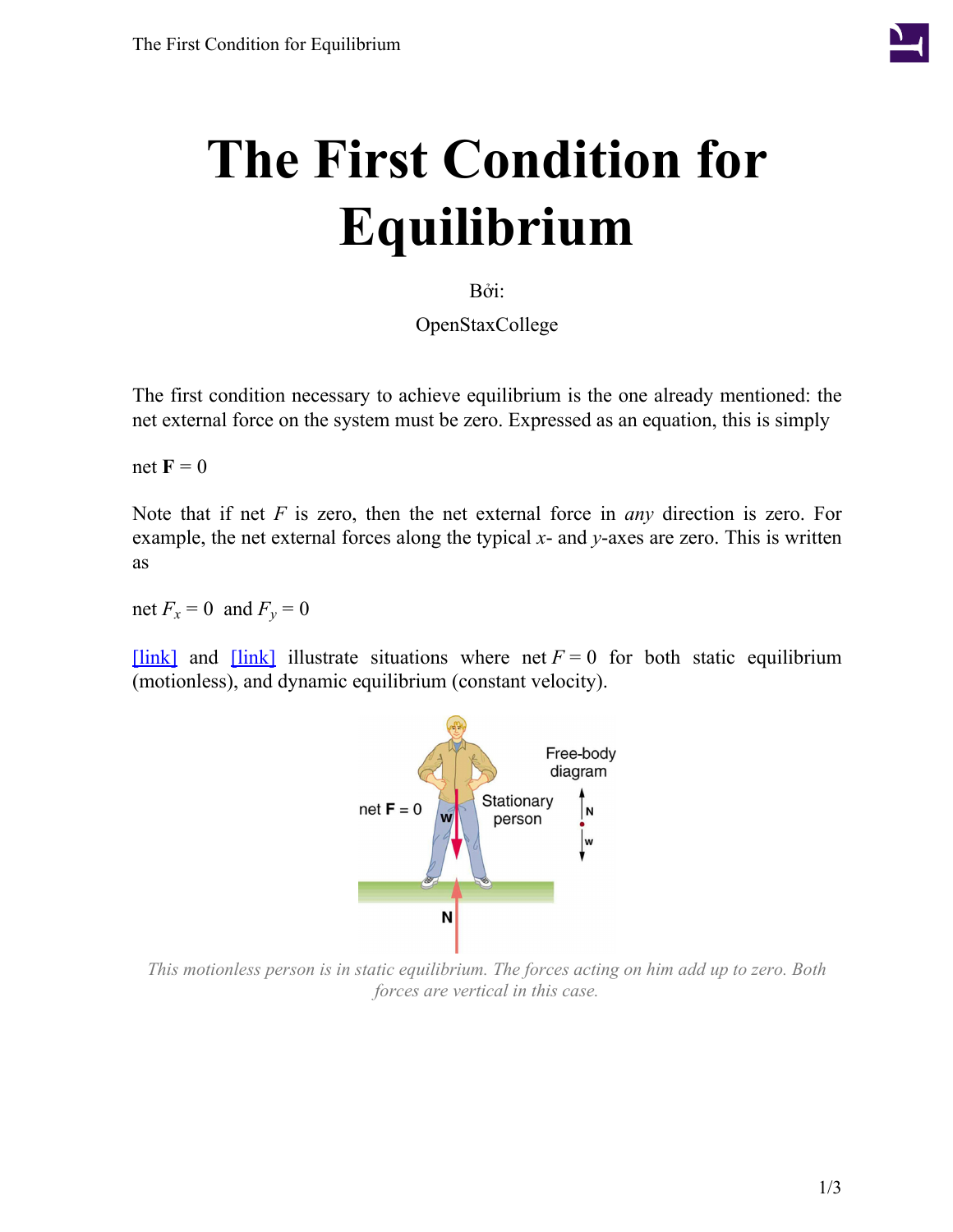#### <span id="page-1-0"></span>The First Condition for Equilibrium



*This car is in dynamic equilibrium because it is moving at constant velocity. There are horizontal and vertical forces, but the net external force in any direction is zero. The applied force*  $F_{\text{ann}}$  *between the tires and the road is balanced by air friction, and the weight of the car is supported by the normal forces, here shown to be equal for all four tires.*

However, it is not sufficient for the net external force of a system to be zero for a system to be in equilibrium. Consider the two situations illustrated in [\[link\]](#page-1-1) and [\[link\]](#page-1-2) where forces are applied to an ice hockey stick lying flat on ice. The net external force is zero in both situations shown in the figure; but in one case, equilibrium is achieved, whereas in the other, it is not. In *[\[link\]](#page-1-1)*, the ice hockey stick remains motionless. But in [\[link\],](#page-1-2) with the same forces applied in different places, the stick experiences accelerated rotation. Therefore, we know that the point at which a force is applied is another factor in determining whether or not equilibrium is achieved. This will be explored further in the next section.





<span id="page-1-2"></span><span id="page-1-1"></span>*An ice hockey stick lying flat on ice with two equal and opposite horizontal forces applied to it. Friction is negligible, and the gravitational force is balanced by the support of the ice (a normal force*). Thus, net  $F = 0$ . Equilibrium is achieved, which is static equilibrium in this case.<br>**Nonequilibrium: rotation accelerates**